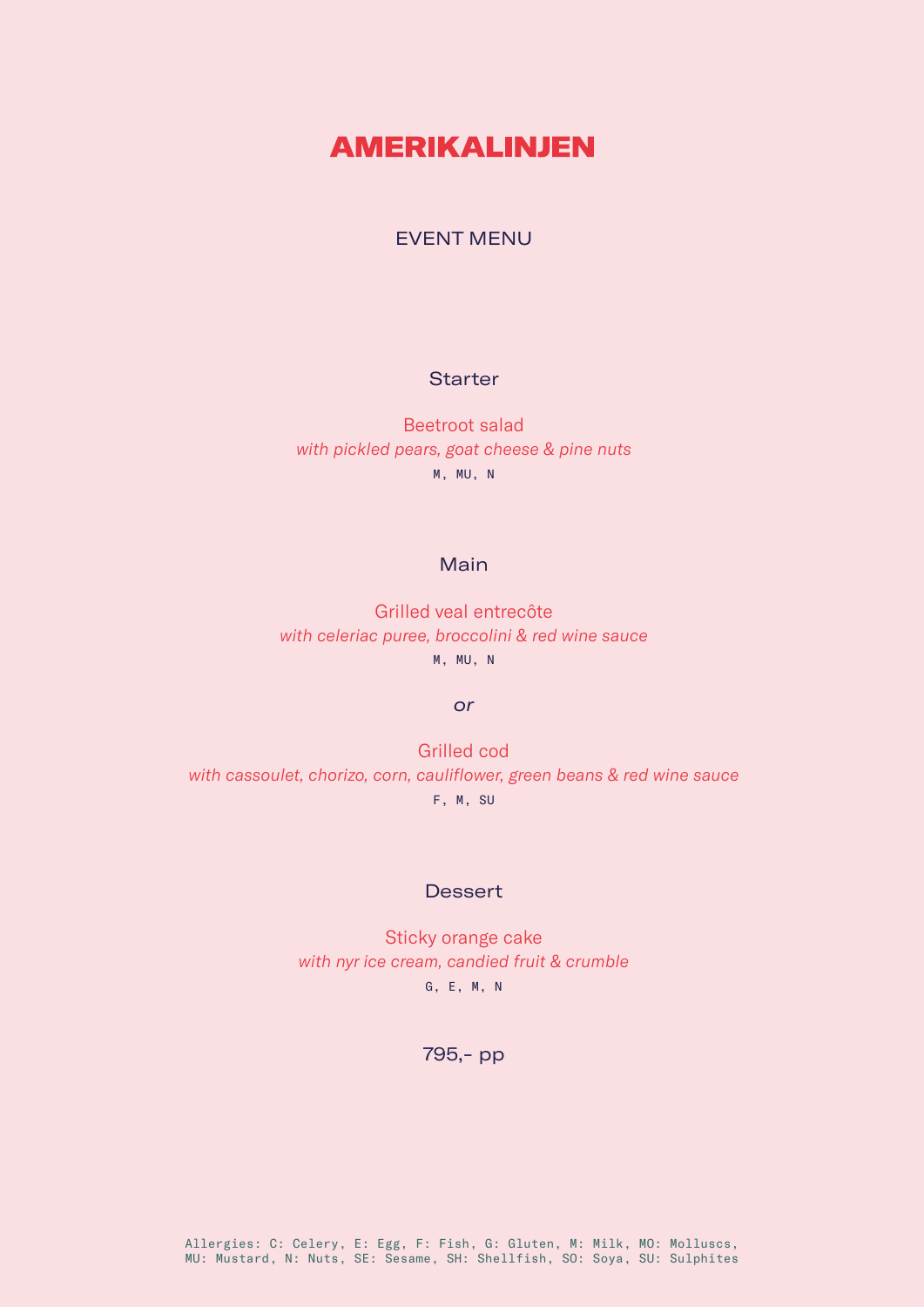# **AMERIKALINJEN**

## BON VOYAGE

#### **Starter**

Lobster tail *with gribiche sauce & hollandaise* SH, M, E

### Main

Grilled veal entrecôte *with celeriac puree, broccolini & red wine sauce* M, SU

#### *or*

Grilled cod *with cassoulet, chorizo, corn, cauliflower, green beans & red wine sauce* F, M, SU

#### **Dessert**

Flambée Semifreddo *with italian meringue, pistachio, cookies & Gianduja chocolate* E, G, M, N, SU

1095,- pp

Allergies: C: Celery, E: Egg, F: Fish, G: Gluten, M: Milk, MO: Molluscs, MU: Mustard, N: Nuts, SE: Sesame, SH: Shellfish, SO: Soya, SU: Sulphites